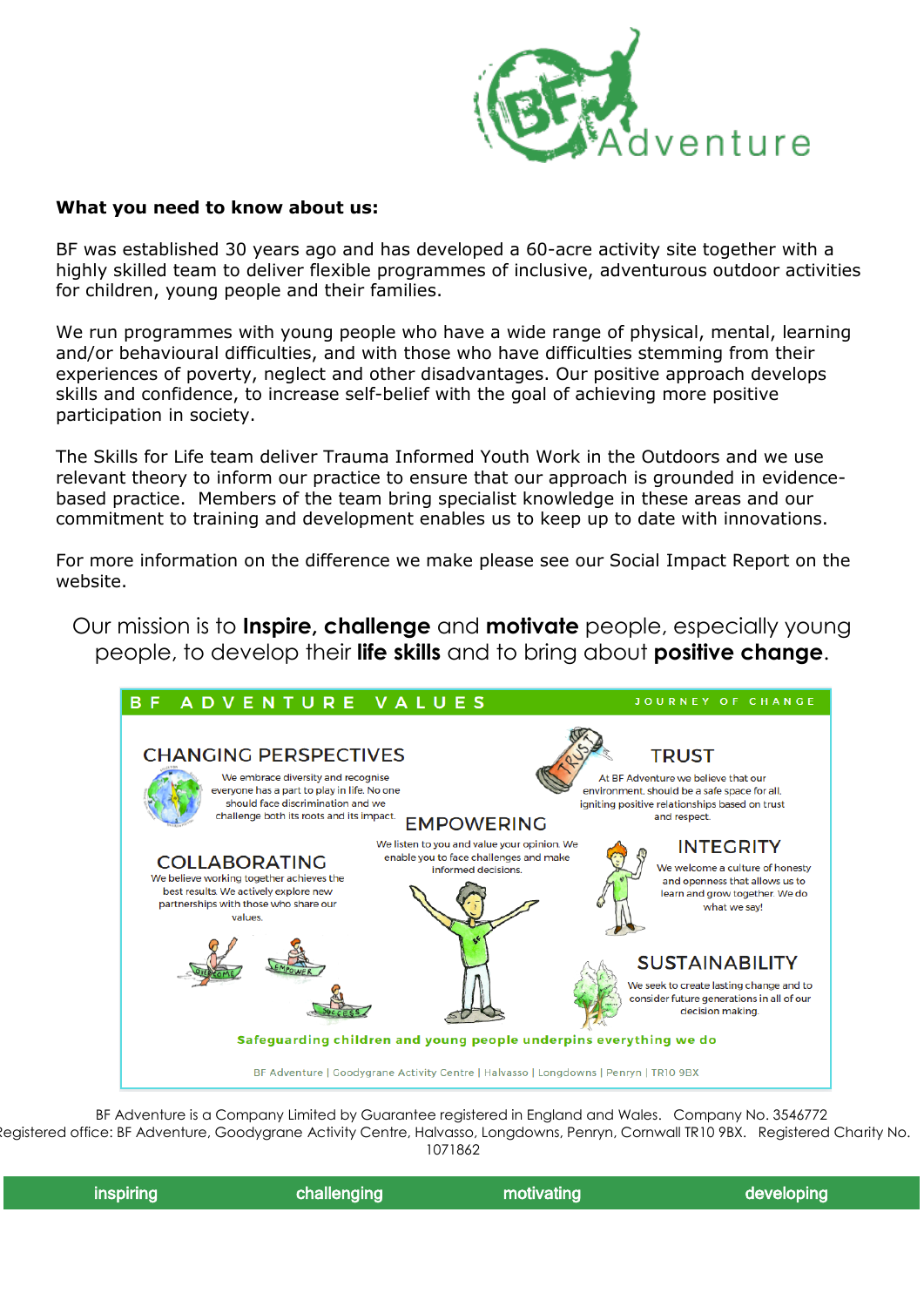

### **Job Description**

Level: Level 5 Salary/Hourly Rate: £22,000 PA Term: Permanent

Job Title: Skills for Life Duty Co-ordinator Hours: Full Time 8.30am to 4.30pm; 35 hours per week (some evening & weekend work will be required) Responsible to: Charity Business Manager

# **Role Summary and Accountabilities:**

Key accountabilities include:

- To hold an overview of daily operation of Skills for Life provision
- To provide effective communication channels between the Activity Centre and Via Ferrata
- To be the first point of contact throughout the day for instructors and young people should they have questions, issues or incidents occur.

### **Job Description:**

- To be on call throughout the day for instructors and provide first point of contact to support incidents and accidents if they occur.
- To support team members to work with clients who display behaviour that challenges and to develop strategies with team members to overcome these challenges.
- To lead daily briefings and be first point of contact for staffing, safety and resource issues as appropriate
- To support team to develop curriculum-based sessions, co-designed with young people, that meet their needs and stretch their learning and achievement
- To lead daily individual staff debrief sessions and whole team debriefs (weekly)
- To be responsible for the maintenance of the attendance register, signing in procedures and end of day departures.
- To liaise with core administrator and coordinators regarding absences.
- To carry out regular observations of the team members, provide feedback and liaise with line managers re positive feedback/opportunities for development/outstanding issues.
- To coordinate the YPQI observations across the team.
- To work with coordinator team to develop a training programme for activities or for issues as they arise.

BF Adventure is a Company Limited by Guarantee registered in England and Wales. Company No. 3546772 Registered office: BF Adventure, Goodygrane Activity Centre, Halvasso, Longdowns, Penryn, Cornwall TR10 9BX. Registered Charity No.

1071862

| inspiring<br>developing<br>motivating<br>challenging, |
|-------------------------------------------------------|
|-------------------------------------------------------|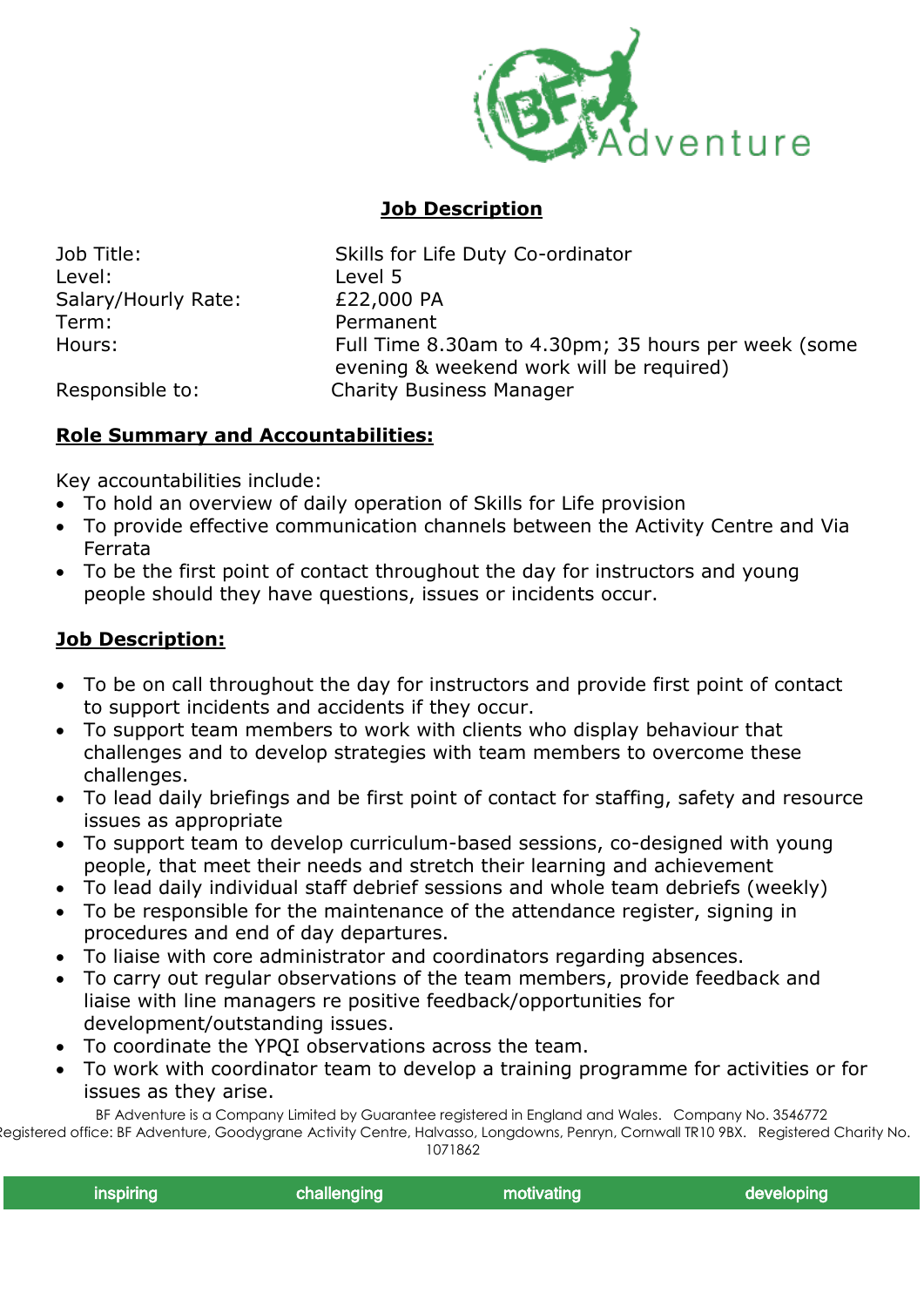

- To liaise with the Core Administrator in the provision and supervision of volunteers in the Core Team at BF Adventure.
- To facilitate 4-6 weekly meetings with the Skills for Life Team Leaders and ensure these provide opportunities to enable effective communication between the instructor team and the coordinator team to inform quality improvement.
- Due to the varied and ever-changing nature of operations at BF Adventure you may be required to undertake additional roles, responsibilities and tasks\* as necessary to facilitate the smooth running of activities \*(within your level of experience, training and capability)

## **Person Specification**

#### **Summary**

The successful post-holder will be able to demonstrate their enthusiasm, passion and commitment for outdoor education as a means to support people through a journey of change. The successful applicant will impress us with their ability to think outside the box, their resilience and their positive attitude towards dynamic change. A key function of the role will be coaching and mentoring members of the instructor team – supporting them to recognise their strengths and overcome difficulties. We are looking for someone who places the child, young person or vulnerable adult at the centre of their approach and is able to match their needs within the organisational framework. This role also requires the post holder to be 'the glue' to ensure that at busy times there is effective communication between the Core Team and Activity Centre delivery. The successful post holder will need to get to know the site and all the team well and be adept at managing relationships.

# **Essential Skills and Qualifications**

- Degree level qualification or 3+ years' experience in a relevant role, eg youth work, health, counselling, education, social work
- Ability to communicate effectively with children, young people and professionals
- Experience of working with individual / groups of children, young people and adults with complex needs, including but not exclusive to those experiencing mental ill health, learning or physical disabilities, gender identity and sexuality issues and victims of crime.
- Knowledge and understanding of the impact of complex needs on children and young people's capacity to engage in support services/education settings
- Knowledge and understanding of a Trauma Informed approach to provision
- Knowledge and understanding of how outdoor education can develop improved life outcomes for service users

BF Adventure is a Company Limited by Guarantee registered in England and Wales. Company No. 3546772 Registered office: BF Adventure, Goodygrane Activity Centre, Halvasso, Longdowns, Penryn, Cornwall TR10 9BX. Registered Charity No. 1071862

| and the same contract and all<br>aloning. |  |  |  |  |  |
|-------------------------------------------|--|--|--|--|--|
|-------------------------------------------|--|--|--|--|--|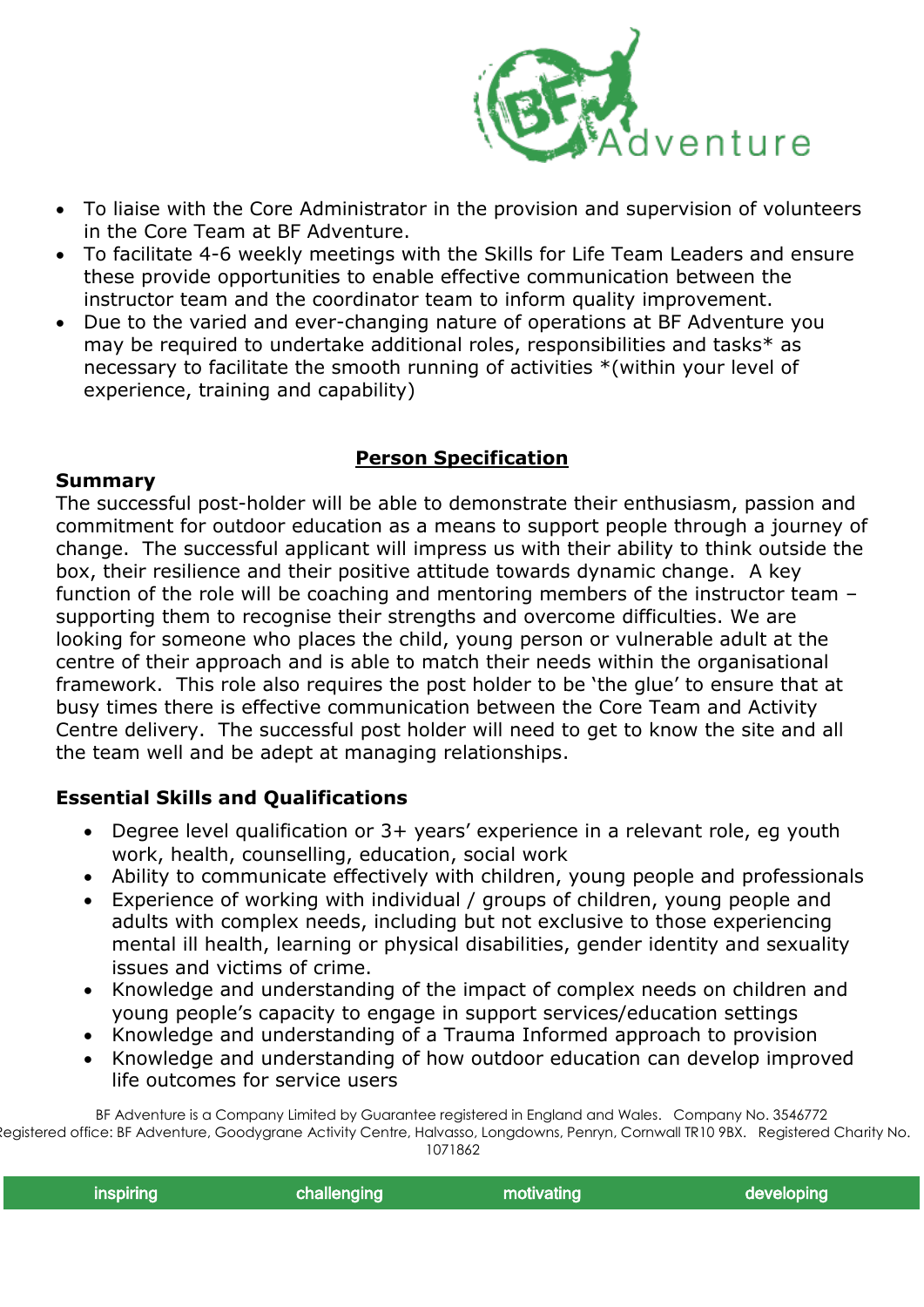

- Experience of implementing and understanding behaviour management strategies
- Experience of safeguarding children, young people and adults
- Experience of working on a 1:1 basis with children and young people, including lone working within a policy framework
- Evidence of developing and delivering inclusive, outcomes focused, group work sessions
- Experience of managing and supervising volunteers in a youth work setting
- Qualified to deliver a full range of activities on site at BF or the experience to work towards the delivery of BF activities for external candidates
- L3 Outdoor First Aid qualification or 3 -ay First Aid at Work (or willingness to work towards)
- Level 3 Safeguarding qualification.
- MAPA trained and qualified or equivalent
- Excellent written and oral communication skills
- IT literate (Microsoft Word, Excel and Outlook); able to establish and maintain admin systems
- Experience of mentoring / supervision and training / facilitation skills
- Experience of embedding equal opportunities into practice
- To hold a full Driving Licence and to have access to an appropriate vehicle suitable for business use

### **Desirable Skills and Qualifications**

- TIS practitioner status/ JNC recognised Youth Worker qualification/Qualification in Outdoor Education
- Experience of YPQI observations
- NGB qualifications in Outdoor Activities

#### **BF Adventure is committed to safeguarding and promoting the welfare of young people and expects all staff and volunteers to share this commitment. This post will require an enhanced DBS check.**

#### **What next?**

- Please complete an application form which can be found on our website About BF Adventure - [outdoor education that makes a difference](https://www.bfadventure.org/about-bf-adventure/#joinus)
- You can choose either the web-based application form or the Word one the Word format is easier if you have lots of previous work experience to tell us about.

BF Adventure is a Company Limited by Guarantee registered in England and Wales. Company No. 3546772 Registered office: BF Adventure, Goodygrane Activity Centre, Halvasso, Longdowns, Penryn, Cornwall TR10 9BX. Registered Charity No.

1071862